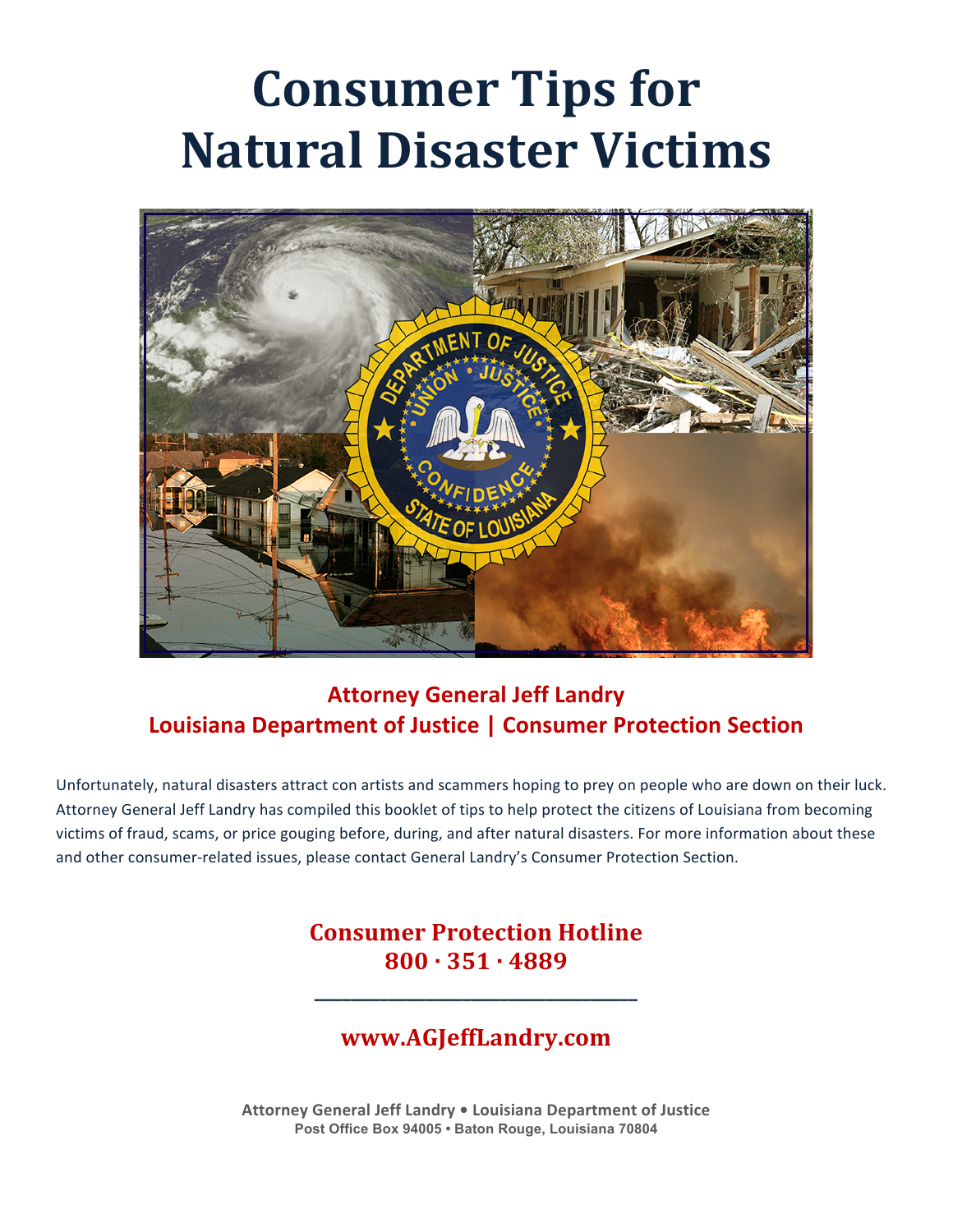### **GUIDELINES & MODEL CONTRACT FOR HOME REPAIR CONTRACTING**

If your home or property has been damaged by a natural disaster, you are probably in the market for a reputable and qualified contractor. One of the first and best sources to check is the Louisiana Licensing Board for Contractors at 800-256-1392 or **www.lslbc.louisiana.gov** whose duty it is to check and monitor contractors for the public. The Louisiana Licensing Board for Contractors can tell you if contractors are licensed or registered. The Better Business Bureau (**www.bbb.org**) in your area is also an excellent source of information. Natural disasters inevitably attract con artists who may overcharge, perform shoddy work and/or skip town with your money.

Attorney General Jeff Landry's Consumer Protection Section offers the following guidelines and the attached Model Contract as suggestions to help consumers avoid possible misunderstandings about home improvements. If you follow these guidelines and insist upon a written contract, some of the most common problems with home repair contractors might be avoided. If your contractor does not offer you a written contract, you should ask him to complete and sign the model contract form attached to these guidelines. If in doubt or if you are preparing to spend a lot of money, you should consult with a qualified attorney or check with your pre-paid legal service provider and review the contract **before you sign**.

Many people are hesitant to demand all of the suggested information for fear of losing the builder. If you have this same concern, just hand the builder this booklet and tell him/her, "Attorney General Jeff Landry said this information is essential."

- **1. Get at least three estimates (bids)**. Be certain each contractor bids on exactly the same work. If one contractor bids on more work than others, make a note of it. **All** bids should be itemized and detailed.
- **2. Know with whom you are dealing**. Find out the contractor's address and verify it. Ask for and check references (previous customers, bank references, etc.). If possible, inspect work done for others. Make sure the contractor is licensed through the Louisiana Licensing Board for Contractors, which can be reached at **800-256- 1392**. Before beginning any job – always require that the contractor show you proof of insurance, such as workman's compensation and general liability insurance. Otherwise, you may

unintentionally become the insurer for some or all potential risks. Also check the contractor's reputation with your local Better Business Bureau.

- **3. Keep a signed, legible copy of the contract in a safe place**.
- **4. Contact the name of the contractor's insurer**. Call the insurance company and verify that the contractor is insured and ask for what amount.
- **5. A reputable contractor can usually charge building materials and does not normally require a large down payment**. Where a down payment is required, it should not exceed 10% to 25% of the total price. Have the materials delivered directly to your home/jobsite rather than the contractor's shop.
- **6. Be specific**. Have samples, model numbers, pictures, or anything else that will show the contractor **exactly** what you want. If you do not specify the quality of materials in the contract, you are leaving it up to the contractor to decide what materials will be used.
- **7. Be certain the materials you have selected are what you want**. Changing your mind in the middle of a construction project is costly. If you do change your mind, be prepared to pay extra.
- **8. Get a guarantee in writing**. Any contractor not willing to guarantee his/her work is not someone with whom you should be doing business. Accept no verbal agreements. Any changes in the contract should be in writing and initialed by both parties.
- **9. Specify in the contract a starting date and a completion date, the exact description of work to be done, the total cost of job, the exact schedule for payment, and the warranty or guarantee that can be expected**. (If contract is for an hourly rate or on a cost plus basis, get an **estimate** of the total cost.)
- **10. Always pay by check or money order and keep a receipt**. Write all checks to the company, not the individual worker. Make sure all subcontractors are paid to prevent a lien from being placed against your property. **DO NOT PAY CASH**.
- **11. Do not sign a certificate of completion or make final payment until you are satisfied with all work performed**. Save copies of all building materials receipts so you can be sure you received goods and services for which you paid. NOTE: Often on large projects – payment is based on portions of completed work, i.e. 25% of total payment is due when 25% of the work has been satisfactorily completed.

#### **CHECKLIST**

- $\checkmark$  Contractor's name, local address, and telephone number
- $\checkmark$  Insurer's name, policy number, and amount
- $\checkmark$  Louisiana contractor's license number
- $\checkmark$  Check references
- $\checkmark$  Written contract
- $\checkmark$  Written guarantee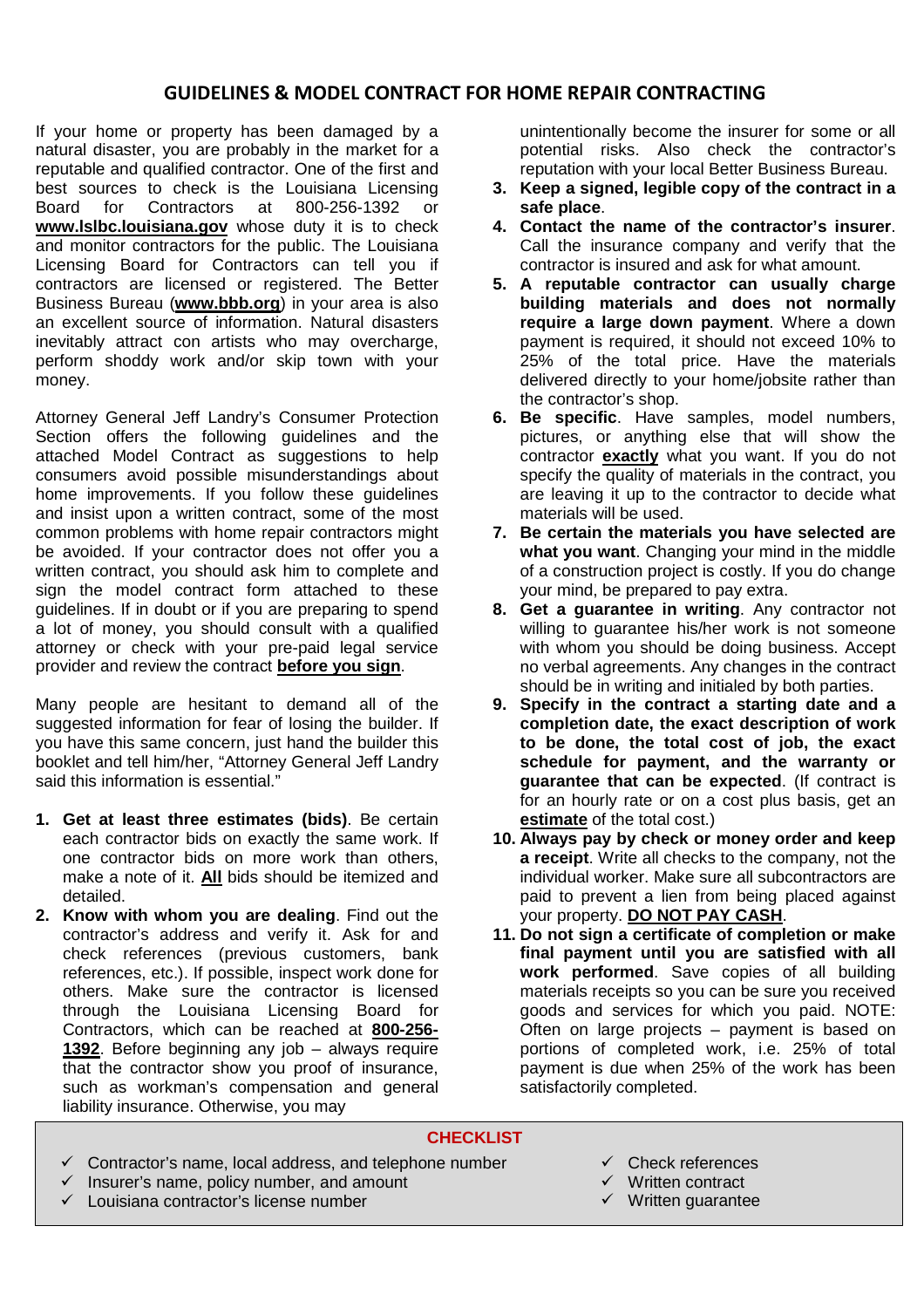## **MODEL CONTRACT**

This model contract is distributed by Attorney General Jeff Landry's Consumer Protection Section. The Consumer Protection Section does not endorse or recommend any company or individual who might use this form.

|                                                                                                                                                       |                     | <u> 1980 - Johann John Stoff, deutscher Stoffen und der Stoffen und der Stoffen und der Stoffen und der Stoffen un</u>                                                                                                                                                                                                                              |
|-------------------------------------------------------------------------------------------------------------------------------------------------------|---------------------|-----------------------------------------------------------------------------------------------------------------------------------------------------------------------------------------------------------------------------------------------------------------------------------------------------------------------------------------------------|
|                                                                                                                                                       |                     |                                                                                                                                                                                                                                                                                                                                                     |
| <b>PROPOSAL:</b>                                                                                                                                      |                     |                                                                                                                                                                                                                                                                                                                                                     |
|                                                                                                                                                       |                     |                                                                                                                                                                                                                                                                                                                                                     |
|                                                                                                                                                       |                     |                                                                                                                                                                                                                                                                                                                                                     |
| <b>ITEMIZED COSTS:</b>                                                                                                                                |                     |                                                                                                                                                                                                                                                                                                                                                     |
| Materials: Type, Description, Quantity                                                                                                                |                     | Labor: Description                                                                                                                                                                                                                                                                                                                                  |
|                                                                                                                                                       |                     |                                                                                                                                                                                                                                                                                                                                                     |
| <b>Total Cost:</b>                                                                                                                                    | Material & Labor    | $\frac{1}{2}$                                                                                                                                                                                                                                                                                                                                       |
|                                                                                                                                                       | Down Payment        | $\begin{picture}(20,10) \put(0,0){\line(1,0){10}} \put(15,0){\line(1,0){10}} \put(15,0){\line(1,0){10}} \put(15,0){\line(1,0){10}} \put(15,0){\line(1,0){10}} \put(15,0){\line(1,0){10}} \put(15,0){\line(1,0){10}} \put(15,0){\line(1,0){10}} \put(15,0){\line(1,0){10}} \put(15,0){\line(1,0){10}} \put(15,0){\line(1,0){10}} \put(15,0){\line(1$ |
|                                                                                                                                                       | <b>Balance Due:</b> |                                                                                                                                                                                                                                                                                                                                                     |
|                                                                                                                                                       |                     | (to be paid on satisfactory completion or schedule based on completed work)                                                                                                                                                                                                                                                                         |
|                                                                                                                                                       |                     |                                                                                                                                                                                                                                                                                                                                                     |
|                                                                                                                                                       |                     |                                                                                                                                                                                                                                                                                                                                                     |
| WARRANTY/GUARANTEE:                                                                                                                                   |                     |                                                                                                                                                                                                                                                                                                                                                     |
|                                                                                                                                                       |                     |                                                                                                                                                                                                                                                                                                                                                     |
|                                                                                                                                                       |                     |                                                                                                                                                                                                                                                                                                                                                     |
|                                                                                                                                                       |                     |                                                                                                                                                                                                                                                                                                                                                     |
|                                                                                                                                                       |                     |                                                                                                                                                                                                                                                                                                                                                     |
|                                                                                                                                                       |                     |                                                                                                                                                                                                                                                                                                                                                     |
|                                                                                                                                                       |                     |                                                                                                                                                                                                                                                                                                                                                     |
|                                                                                                                                                       |                     | LICENSE, REGISTRATION, INSURANCE (Optional/recommended: attach contractor license/registration information, workman's                                                                                                                                                                                                                               |
|                                                                                                                                                       |                     |                                                                                                                                                                                                                                                                                                                                                     |
|                                                                                                                                                       |                     |                                                                                                                                                                                                                                                                                                                                                     |
|                                                                                                                                                       |                     |                                                                                                                                                                                                                                                                                                                                                     |
|                                                                                                                                                       |                     | ACCEPTANCE OF PROPOSAL: The above prices, specifications and conditions are satisfactory and I accept them as written. Any                                                                                                                                                                                                                          |
|                                                                                                                                                       |                     |                                                                                                                                                                                                                                                                                                                                                     |
| compensation, general liability insurance, etc.)<br>additions to this proposal will be in writing and initialed by both parties.<br>Buyer's Signature |                     | Date of Acceptance Management and the contract of the contract of the contract of the contract of the contract of the contract of the contract of the contract of the contract of the contract of the contract of the contract                                                                                                                      |
|                                                                                                                                                       |                     |                                                                                                                                                                                                                                                                                                                                                     |
|                                                                                                                                                       |                     | <b>RECEIPT FOR CASH DOWN PAYMENT</b>                                                                                                                                                                                                                                                                                                                |
|                                                                                                                                                       |                     | (NOT TO EXCEED 25% OF TOTAL CONTRACT)                                                                                                                                                                                                                                                                                                               |
|                                                                                                                                                       |                     |                                                                                                                                                                                                                                                                                                                                                     |
|                                                                                                                                                       |                     | $\frac{1}{2}$<br>Signature of Seller/Contractor_________________________                                                                                                                                                                                                                                                                            |